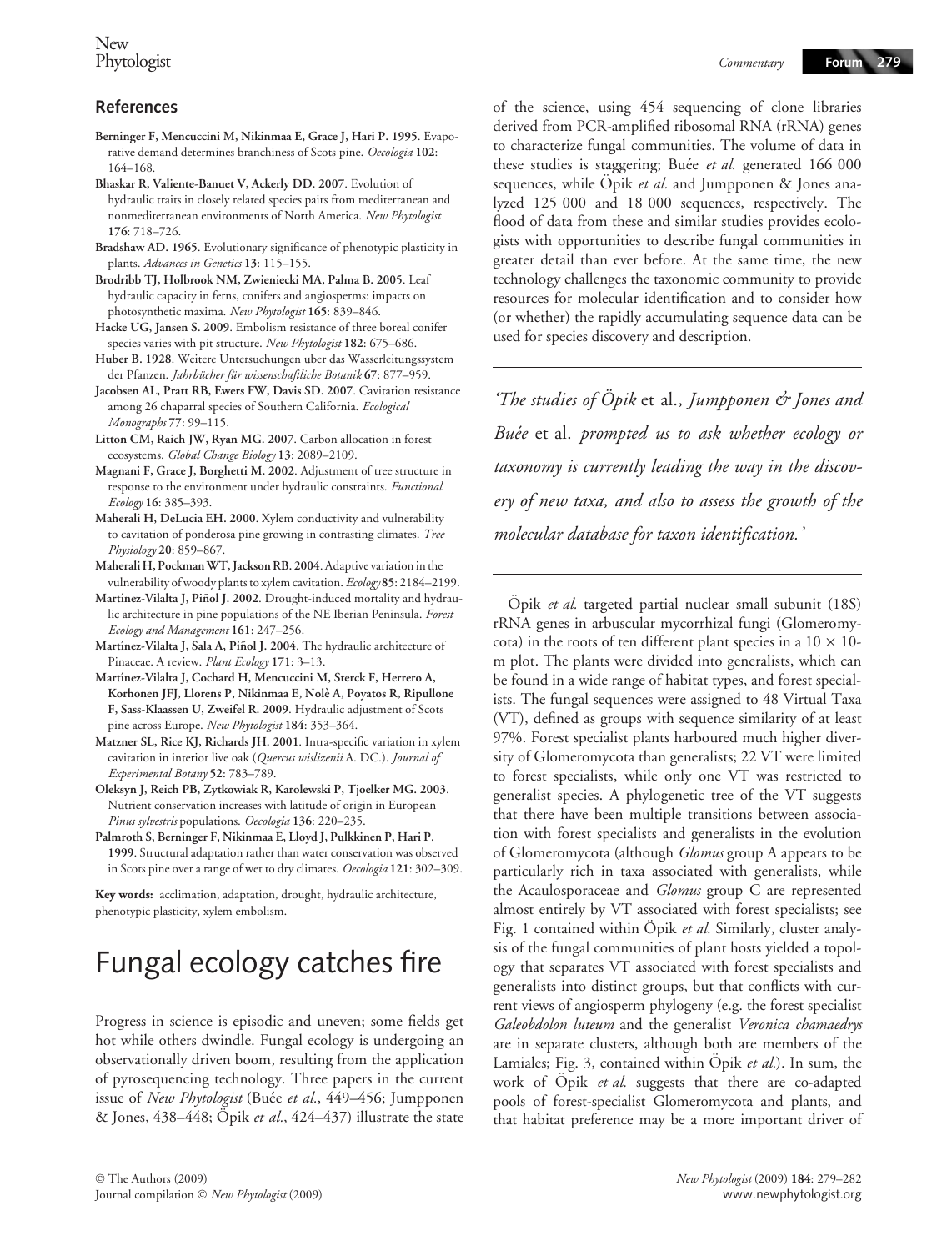host–fungus associations than host or fungus phylogeny, at least over very broad evolutionary scales.

The other studies are largely in the realm of descriptive ecology and molecular natural history (this is not intended as a criticism). Jumpponen & Jones and Buée et al. both used sequences of the internal transcribed spacer (ITS) region of nuclear rRNA genes, which has become the de facto fungal barcode locus for most Dikarya (Basidiomycota and Ascomycota; Seifert, 2008). Jumpponen & Jones studied the fungal community in the phyllosphere (including epiphytes and endophytes) of a single tree species, Quercus macrocarpa, which was sampled in urban and rural environments. Richness and diversity of the phyllosphere fungal communities were greater in the rural habitats than in the urban habitats. Buée et al. characterized fungal diversity in forest soils associated with six different dominant tree species. An important finding of Buée et al. was that use of a custom-curated sequence database enabled many more sequences to be identified than a wholesale BLAST analysis of the notoriously error-prone GenBank database (Nilsson et al., 2006).

Ecologists are naturally excited about the promise of pyrosequencing methods for describing fungal communities, but systematists should also consider how the outpouring of data from molecular ecological studies impacts their discipline. At a basic level, taxonomy has two complementary goals: (1) discovery and description of new taxa (including clades), and (2) provision of resources for identification. The studies of Öpik et al., Jumpponen & Jones and Buée et al. prompted us to ask whether ecology or taxonomy is currently leading the way in the discovery of new taxa, and also to assess the growth of the molecular database for taxon identification.

To evaluate progress in species description, we surveyed new names for species (i.e. excluding infraspecific taxa and combinations) of Ascomycota, Basidiomycota and Glomeromycota recorded in the Index of Fungi (published every 6 months by CABI) from 2000 to 2009 (Table 1). The

Table 1 Rates of species description and sequence deposition

overall rate of species discovery has been fairly level for the last 10 yr, with an average of 1223 new species described per year, mostly Ascomycota. In 2008, the last year for which complete data are available, 1009 species were described. These figures probably overestimate the rate of species discovery somewhat, because of redescriptions of previously published taxa, which have been estimated to occur at a rate of one synonym for every 2.5 truly novel descriptions (Hawksworth, 1991).

It is very difficult to estimate how many undescribed species of fungi have been detected by molecular ecologists in recent years, but the data from Öpik et al., Jumpponen & Jones and Buée et al. provide a hint about the magnitude of taxon discovery that is occurring. Jumpponen & Jones assigned their sequences to 689 operational taxonomic units (OTUs) based on a 95% sequence identity criterion, including 329 singletons and 360 nonsingletons. A BLAST analysis of the nonsingletons found that 214 OTUs had no matches in GenBank at the 95% identity level, and the top hits for 26 of the remaining OTUs were not identified to species level (Suppl. Table S2, provided as part of Jumpponen & Jones). Thus, c. 240 OTUs could not be referred to a named species. This is a conservative figure, because it excludes the 329 singleton OTUs that evidently were not subjected to BLAST analysis. Buée et al. pooled their sequences into c. 1000 OTUs using a 97% sequence identity criterion and then used the program MEGAN to place the sequences at the least-inclusive level possible in the NCBI taxonomy (Huson et al., 2007). MEGAN placed about 76 000 sequences into 111 taxa identified at the species level, while the remaining 90 000 sequences were placed into 65 more inclusive groups (i.e. genera, families, etc.; Buée et al., Suppl. Table S2). If one assumes an approximate correspondence between species assigned by MEGAN and OTUs, based on a 97% similarity cut-off, then c. 890 of the OTUs found by Buée et al. could not be identified to the species level. Collectively, these two ecological studies

| Year  | Ascomycota (%)  | Basidiomycota (%) | Glomeromycota (%) | All groups (%)    |
|-------|-----------------|-------------------|-------------------|-------------------|
| 2000  | 746, 142 (19)   | 427, 74 (17)      | 4, 2(50)          | 1177, 218 (19)    |
| 2001  | 841, 198 (24)   | 439, 93 (21)      | 2, 0(0)           | 1282, 291 (23)    |
| 2002  | 815, 121 (15)   | 387, 74 (19)      | 9.0(0)            | 1211, 195 (16)    |
| 2003  | 913, 162 (18)   | 459, 77 (17)      | 3, 2(67)          | 1375, 241 (18)    |
| 2004  | 916, 279 (30)   | 545, 104 (19)     | 8, 4(50)          | 1469, 387 (26)    |
| 2005  | 687, 220 (32)   | 283, 67 (24)      | 2, 1(50)          | 972, 288 (27)     |
| 2006  | 779, 237 (30)   | 356, 58 (16)      | 4, 2(50)          | 1139, 297 (26)    |
| 2007  | 947.225 (24)    | 426.95 (22)       | 2, 2(100)         | 1375, 322 (23)    |
| 2008  | 709, 230 (32)   | 296, 41 (14)      | 4, 1(25)          | 1009, 272 (27)    |
| 2009  | 260, 61 (23)    | 89, 18 (20)       | 6, 2(33)          | 355, 81 (23)      |
| Total | 7613, 1875 (25) | 3707, 701 (19)    | 44, 16 (36)       | 11 364, 2592 (23) |

The first number in columns 2–5 indicates the number of new species names recorded in the Index of Fungi during one year (excluding infraspecific taxa, duplicate names and combinations); the second number is the number of names recorded in each year that are now represented by sequences of any locus in GenBank, as of 08/26/2009.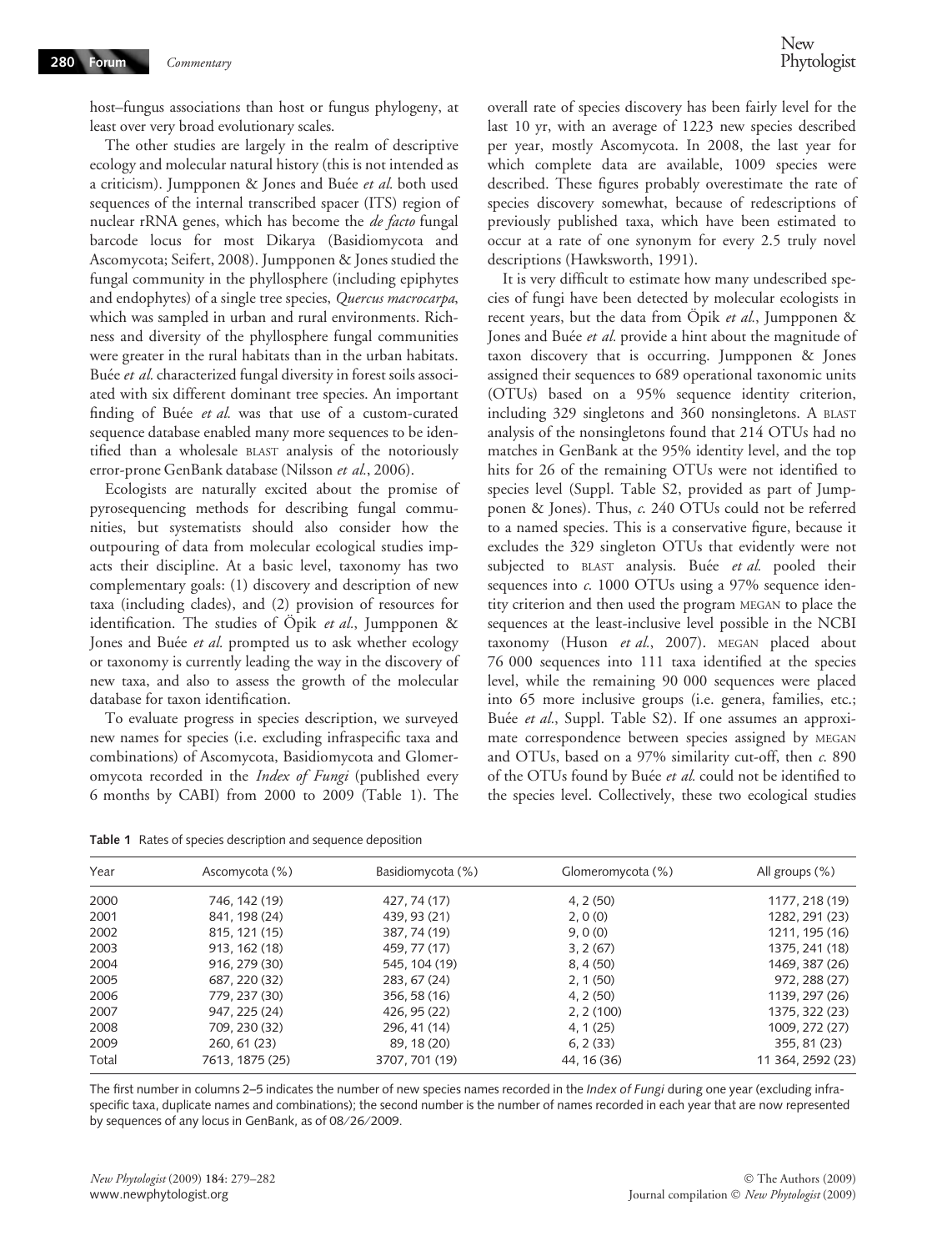detected at least 1130 potentially novel taxa, which exceeds the total number of species of Ascomycota, Basidiomycota and Glomeromycota described by the entire taxonomic community in 2008 (Table 1).

Öpik et al. compared their Glomeromycota 18S sequences with sequences in a reference database, containing 243 predefined VT, called MaarjAM (http://moritz. botany.ut.ee/maarjam/). Opik et al. concluded that all 48 of the VT that they detected were already represented in MaarjAM (potentially novel VT were observed, but these were interpreted as sequencing artifacts). Nevertheless, the composition of MaarjAM clearly indicates that most new taxa of Glomeromycota are being discovered as environmental sequences. One hundred and eighty-four (76%) of the VT in MaarjAM are composed of sequences known only from molecular environmental surveys, which is > 4 times the total number of new species of Glomeromycota reported in the *Index of Fungi* over the last 10 yr combined (Table 1).

Of course, some of the unidentified sequences may simply represent described species that have not yet been subjected to molecular analysis, but it is unlikely that many of the unidentified OTUs are in this category. As of this writing, the GenBank taxonomy browser reports that 19 848 fungal species are represented in the database. This is almost 20% of the c. 100 000 species of fungi that have been described (Kirk et al., 2008), assuming no redundancy or error, but it is only 0.6–1.3% of the 1.5–3.5 million fungal species that have been estimated to exist (Hawksworth, 2001; O'Brien et al., 2005). Therefore, most of the unidentified molecular OTUs probably represent undescribed taxa.

Growing the database for molecular identification should be a priority for fungal taxonomists (Kõljalg et al., 2005). We were interested in knowing what proportion of new species descriptions are coupled with deposition of reference sequences, so we created a Perl script to query the GenBank taxonomy for new species names reported in the Index of Fungi. Overall, 23% of the species recorded from 2000 to 2009 are represented by sequences in GenBank (Table 1). Twenty-five per cent of the names from 2005 to 2009 have sequences compared with 20% from 2000 to 2004. This suggests a modest increase in the rate of sequencing associated with species description over the last 10 yr. On the other hand, there is a growing backlog of relatively recent type material that has not been sequenced, now comprising 8772 species described since 2000.

We conclude that molecular ecological studies, especially those using pyrosequencing, are now – or will soon be – detecting significantly more undescribed species of fungi than traditional taxonomic studies. Furthermore, molecular species discovery has the potential to accelerate dramatically, while taxonomy seems to have reached a plateau (Table 1). The disconnect between species description and deposition of sequences is particularly troubling. Even as the total number of named sequences in GenBank increases, the gap between the number of described species and reference sequences is widening. To narrow the gap, it will be necessary to intensify efforts to obtain sequences from reference collections (herbaria) and culture collections (Brock et al., 2008) and to urge authors of new names to deposit reference sequences. Journals and funding agencies could help in this regard, by insisting that new species descriptions be accompanied by sequence data whenever possible.

Until now, fungal molecular ecologists have operated largely as consumers of resources generated by taxonomists, specifically databases of named sequences, classifications and voucher materials. However, the taxonomic community is clearly challenged to provide adequate resources for molecular identification, and appears to be falling behind ecologists in the discovery of new taxa. Given this situation, it may be appropriate to consider inverting the traditional relationship between taxonomy and ecology, and to ask whether taxonomists, in their quest to document the global diversity of fungi, should not become consumers of the products of ecological studies. In short, it may be time to take a serious look at formal species description based on environmental sequences.

To an extent, this work has already begun; molecular ecologists routinely identify OTUs using sequences, but these entities are not being formally classified as species and therefore they do not enter Index Fungorum or other downstream taxonomic databases, such as MycoBank, GBIF, Species2000 and the Encyclopedia of Life. This is unfortunate because the concept of species, controversial though it may be, is deeply ingrained in the ways that humans perceive biodiversity, and species-based classifications impact such disparate fields as pathology (diagnosis), conservation biology (biodiversity hot spots) and comparative biology (key innovations). Tremendous discoveries are being made through molecular ecology, but the failure to classify molecular OTUs as species limits our ability to bring these discoveries to bear on disciplines outside fungal ecology.

Adoption of sequence-based species description would represent a major shift for fungal taxonomy. For some, the loss of morphological descriptions could be disconcerting. Techniques such as fluorescent in situ hybridization (FISH) could be used to visualize taxa in the environment, and phylogeny-based character optimizations could be used to predict diverse properties of unseen organisms, but many taxa might never be directly observed. Another potential problem with sequence-based species description is that the duality of sequence-based taxonomy and specimen-based taxonomy could create synonyms, but this is nothing new for mycologists, who are accustomed to dealing with parallel naming of anamorphs and teleomorphs.

We are not advocating adoption of a uniform global standard for species delimitation based on a particular gene or sequence similarity score. Indeed, the requirements for molecular species description will probably vary from group